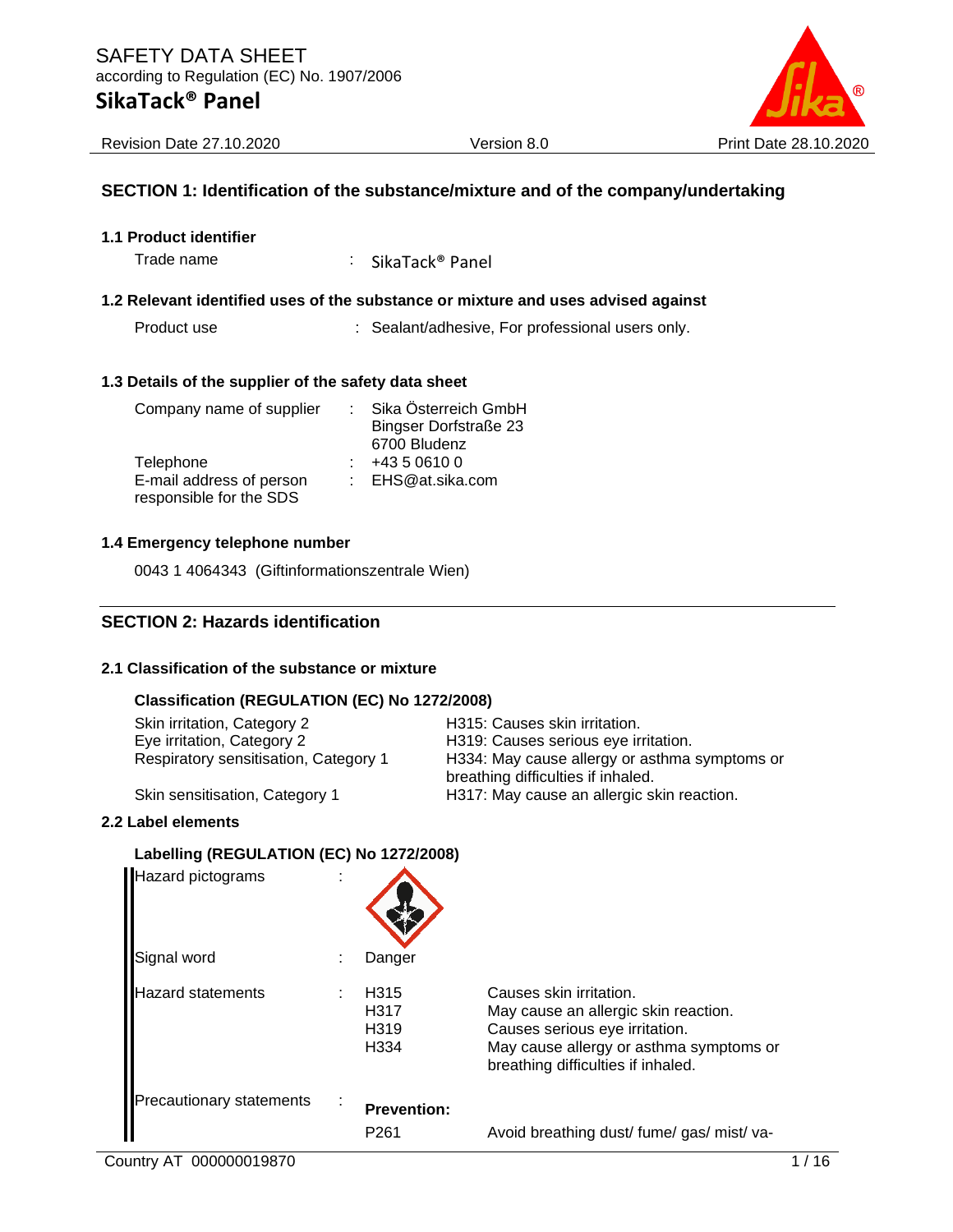# SAFETY DATA SHEET according to Regulation (EC) No. 1907/2006

# **SikaTack® Panel**



Revision Date 27.10.2020 Version 8.0 Print Date 28.10.2020

| P <sub>264</sub><br>P <sub>280</sub> | pours/ spray.<br>Wash skin thoroughly after handling.<br>Wear protective gloves/ eye protection/ face<br>protection. |
|--------------------------------------|----------------------------------------------------------------------------------------------------------------------|
| P <sub>2</sub> 84                    | In case of inadequate ventilation wear respir-<br>atory protection.                                                  |
| Response:                            |                                                                                                                      |
| $P304 + P340$                        | IF INHALED: Remove person to fresh air and<br>keep comfortable for breathing.                                        |
| $P342 + P311$                        | If experiencing respiratory symptoms: Call a<br>POISON CENTER/ doctor.                                               |

Hazardous components which must be listed on the label:

- 4,4'-methylenediphenyl diisocyanate
- Reaction product of Hexamethylene diisocyanate, oligomers with Mercaptopropyltrimethoxysilane
- 3-isocyanatomethyl-3,5,5-trimethylcyclohexyl isocyanate

#### **Additional Labelling**

EUH204 Contains isocyanates. May produce an allergic reaction.

#### **2.3 Other hazards**

This substance/mixture contains no components considered to be either persistent, bioaccumulative and toxic (PBT), or very persistent and very bioaccumulative (vPvB) at levels of 0.1% or higher.

#### **SECTION 3: Composition/information on ingredients**

#### **3.2 Mixtures**

#### **Components**

| Chemical name                                             | CAS-No.<br>EC-No.<br><b>Registration number</b>             | Classification                                                                                                                                                                       | Concentration<br>(% w/w) |
|-----------------------------------------------------------|-------------------------------------------------------------|--------------------------------------------------------------------------------------------------------------------------------------------------------------------------------------|--------------------------|
| Urea, N, N"-(methylenedi-4, 1-<br>phenylene)bis[N'-butyl- | 77703-56-1<br>416-600-4<br>01-0000016345-72-<br><b>XXXX</b> | Aquatic Chronic 4;<br>H413                                                                                                                                                           | $>= 2.5 - 5$             |
| xylene<br>Contains:<br>ethylbenzene $\leq$ 25 %           | 1330-20-7<br>215-535-7<br>01-2119488216-32-<br><b>XXXX</b>  | Flam. Liq. 3; H226<br>Acute Tox. 4; H332<br>Acute Tox. 4; H312<br>Skin Irrit. 2; H315<br>Eye Irrit. 2; H319<br><b>STOT SE 3; H335</b><br><b>STOT RE 2; H373</b><br>Asp. Tox. 1; H304 | $>= 2.5 - 5$             |
| calcium oxide                                             | 1305-78-8<br>215-138-9<br>01-2119475325-36-<br>XXXX         | Skin Irrit. 2; H315<br>Eye Dam. 1; H318<br>STOT SE 3; H335                                                                                                                           | $>= 1 - 2.5$             |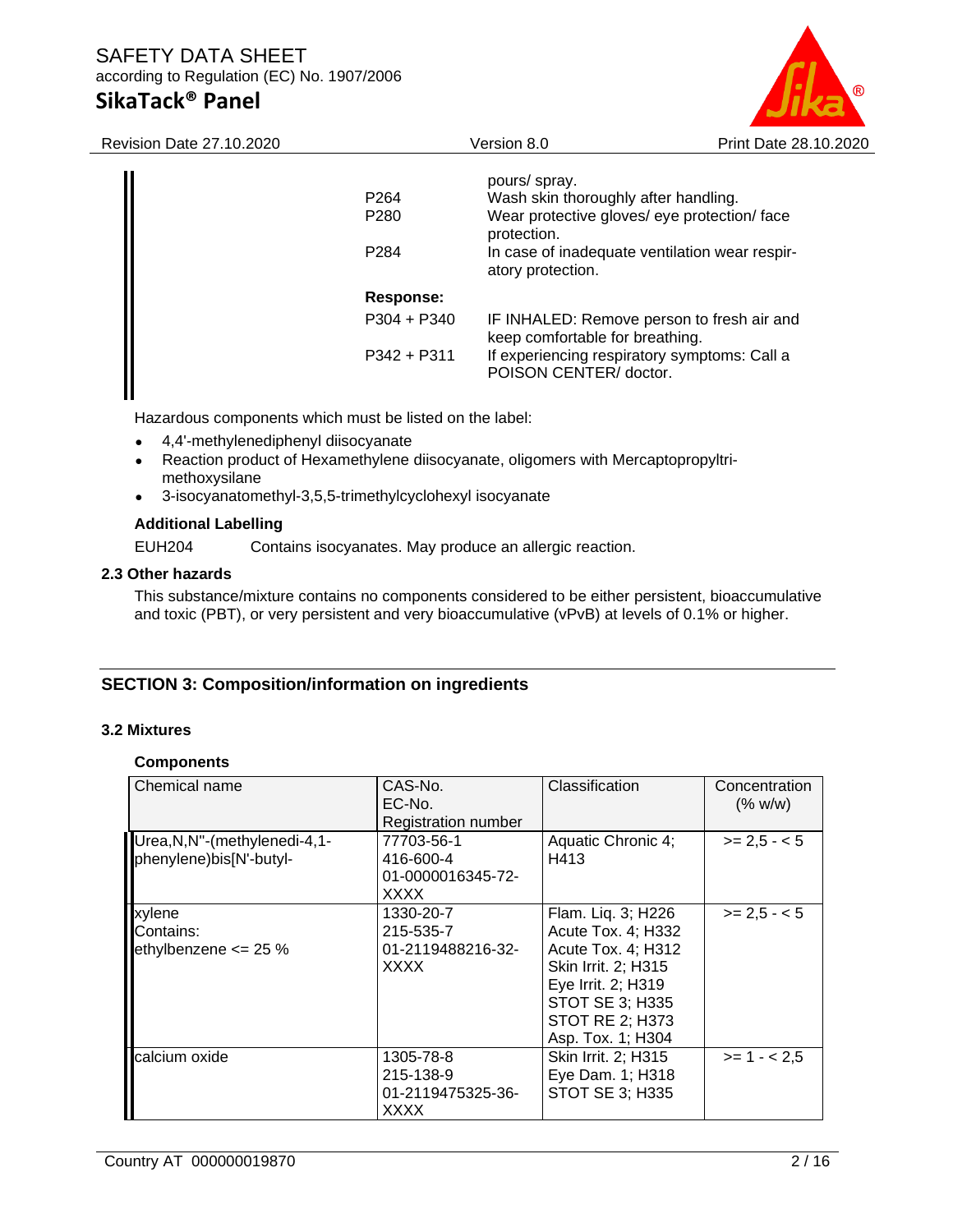

| 4,4'-methylenediphenyl diisocya-<br>nate                                                              | 101-68-8<br>202-966-0<br>01-2119457014-47-<br><b>XXXX</b>    | Acute Tox. 4; H332<br>Eye Irrit. 2; H319<br><b>STOT SE 3; H335</b><br>Skin Irrit. 2; H315<br>Resp. Sens. 1; H334<br><b>Skin Sens. 1; H317</b><br>Carc. 2; H351<br><b>STOT RE 2; H373</b>                                                                                           | $>= 0,1 - 1$           |
|-------------------------------------------------------------------------------------------------------|--------------------------------------------------------------|------------------------------------------------------------------------------------------------------------------------------------------------------------------------------------------------------------------------------------------------------------------------------------|------------------------|
| Reaction product of Hexameth-<br>ylene diisocyanate, oligomers with<br>Mercaptopropyltrimethoxysilane | 192526-20-8<br>924-669-1<br>01-2120768758-32-<br><b>XXXX</b> | Skin Sens. 1A; H317<br>Aquatic Chronic 4;<br>H413                                                                                                                                                                                                                                  | $>= 0.25 - 1$          |
| 3-isocyanatomethyl-3,5,5-<br>trimethylcyclohexyl isocyanate                                           | 4098-71-9<br>223-861-6<br>01-2119490408-31-<br><b>XXXX</b>   | Acute Tox. 1; H330<br>Skin Irrit. 2; H315<br>Eye Irrit. 2; H319<br>Resp. Sens. 1; H334<br><b>Skin Sens. 1; H317</b><br><b>STOT SE 3; H335</b><br>Aquatic Chronic 2;<br>H411                                                                                                        | $>= 0.025 - c$<br>0,25 |
| dibutyltin dichloride                                                                                 | 683-18-1<br>211-670-0<br>01-2119496066-31-<br><b>XXXX</b>    | Acute Tox. 3; H301<br>Acute Tox. 1; H330<br>Acute Tox. 4; H312<br>Skin Corr. 1B; H314<br>Eye Dam. 1; H318<br>Skin Sens. 1; H317<br>Muta. 2; H341<br>Repr. 1B; H360FD<br><b>STOT SE 1; H370</b><br><b>STOT RE 1; H372</b><br>Aquatic Acute 1;<br>H400<br>Aquatic Chronic 1;<br>H410 | $>= 0.01 - c$<br>0,025 |

#### **SECTION 4: First aid measures**

| 4.1 Description of first aid measures |                      |                                                                                                                                              |  |  |
|---------------------------------------|----------------------|----------------------------------------------------------------------------------------------------------------------------------------------|--|--|
| General advice                        | Consult a physician. | Move out of dangerous area.<br>Show this safety data sheet to the doctor in attendance.                                                      |  |  |
| If inhaled                            | Move to fresh air.   | Consult a physician after significant exposure.                                                                                              |  |  |
| In case of skin contact               |                      | : Take off contaminated clothing and shoes immediately.<br>Wash off with soap and plenty of water.<br>If symptoms persist, call a physician. |  |  |
| In case of eye contact                |                      | Immediately flush eye(s) with plenty of water.<br>Remove contact lenses.                                                                     |  |  |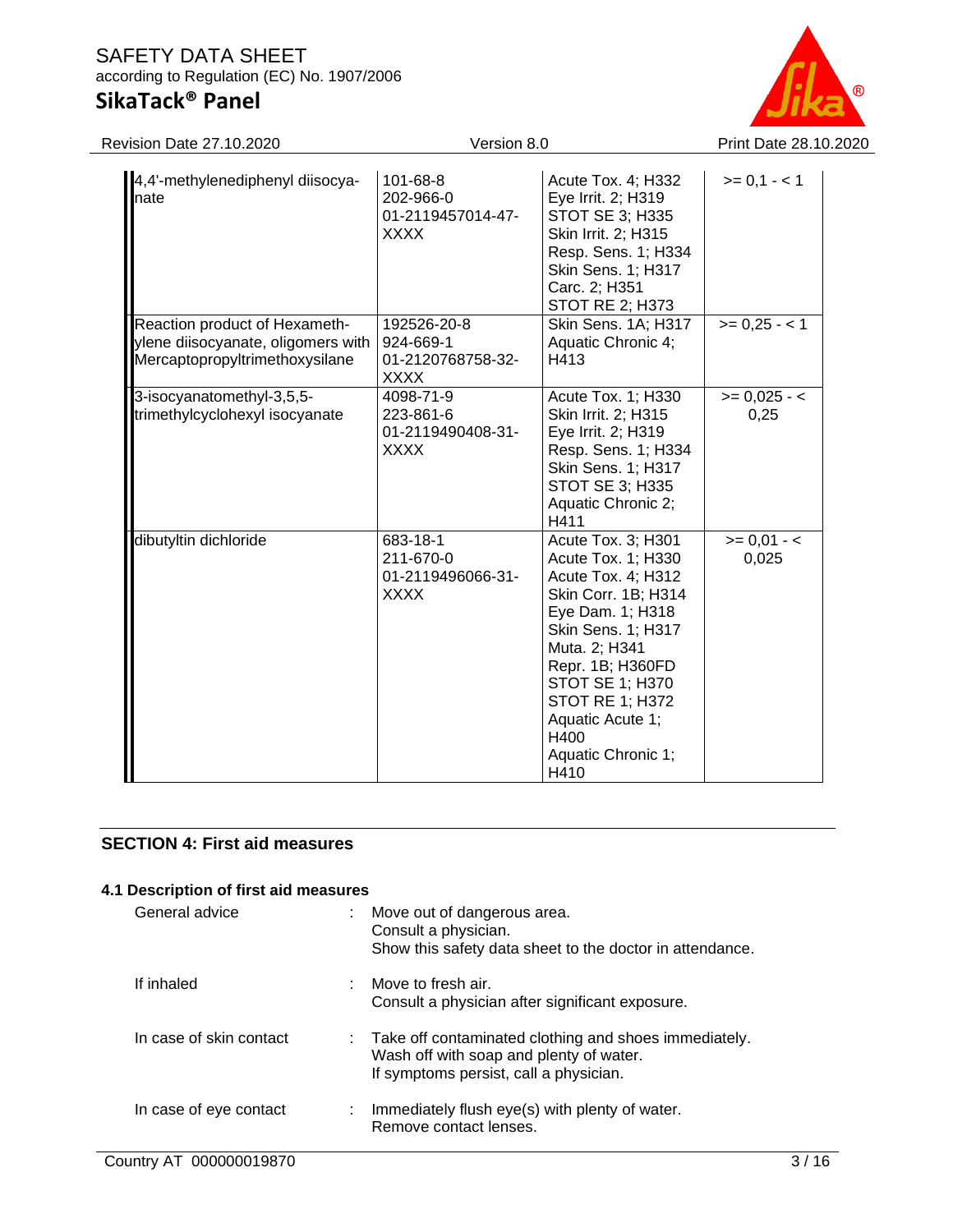### SAFETY DATA SHEET according to Regulation (EC) No. 1907/2006

## **SikaTack® Panel**



| Revision Date 27.10.2020 | Version 8.0                                                                                                                                                                                                                     | Print Date 28.10.2020 |
|--------------------------|---------------------------------------------------------------------------------------------------------------------------------------------------------------------------------------------------------------------------------|-----------------------|
|                          | Keep eye wide open while rinsing.<br>If eye irritation persists, consult a specialist.                                                                                                                                          |                       |
| If swallowed             | Do not induce vomiting without medical advice.<br>Rinse mouth with water.<br>Do not give milk or alcoholic beverages.<br>Never give anything by mouth to an unconscious person.                                                 |                       |
|                          | 4.2 Most important symptoms and effects, both acute and delayed                                                                                                                                                                 |                       |
| Symptoms                 | Asthmatic appearance<br>Allergic reactions<br>Excessive lachrymation<br>Erythema<br>Dermatitis<br>See Section 11 for more detailed information on health effects<br>and symptoms.                                               |                       |
| <b>Risks</b>             | irritant effects<br>sensitising effects<br>Causes skin irritation.<br>May cause an allergic skin reaction.<br>Causes serious eye irritation.<br>May cause allergy or asthma symptoms or breathing difficul-<br>ties if inhaled. |                       |
|                          | الماموم والمومسا ومسالح والمتحميم المسم وسمائه والمسامع والمستر والمستحدث والمساحي وممثلهما المسارات                                                                                                                            |                       |

#### **4.3 Indication of any immediate medical attention and special treatment needed**

| Treatment | Treat symptomatically. |
|-----------|------------------------|
|           |                        |

## **SECTION 5: Firefighting measures**

| 5.1 Extinguishing media<br>Suitable extinguishing media : |   | In case of fire, use water/water spray/water jet/carbon diox-<br>ide/sand/foam/alcohol resistant foam/chemical powder for<br>extinction. |
|-----------------------------------------------------------|---|------------------------------------------------------------------------------------------------------------------------------------------|
| 5.2 Special hazards arising from the substance or mixture |   |                                                                                                                                          |
| ucts                                                      |   | Hazardous combustion prod- : No hazardous combustion products are known                                                                  |
| 5.3 Advice for firefighters                               |   |                                                                                                                                          |
| for firefighters                                          |   | Special protective equipment : In the event of fire, wear self-contained breathing apparatus.                                            |
| Further information                                       | ÷ | Standard procedure for chemical fires.                                                                                                   |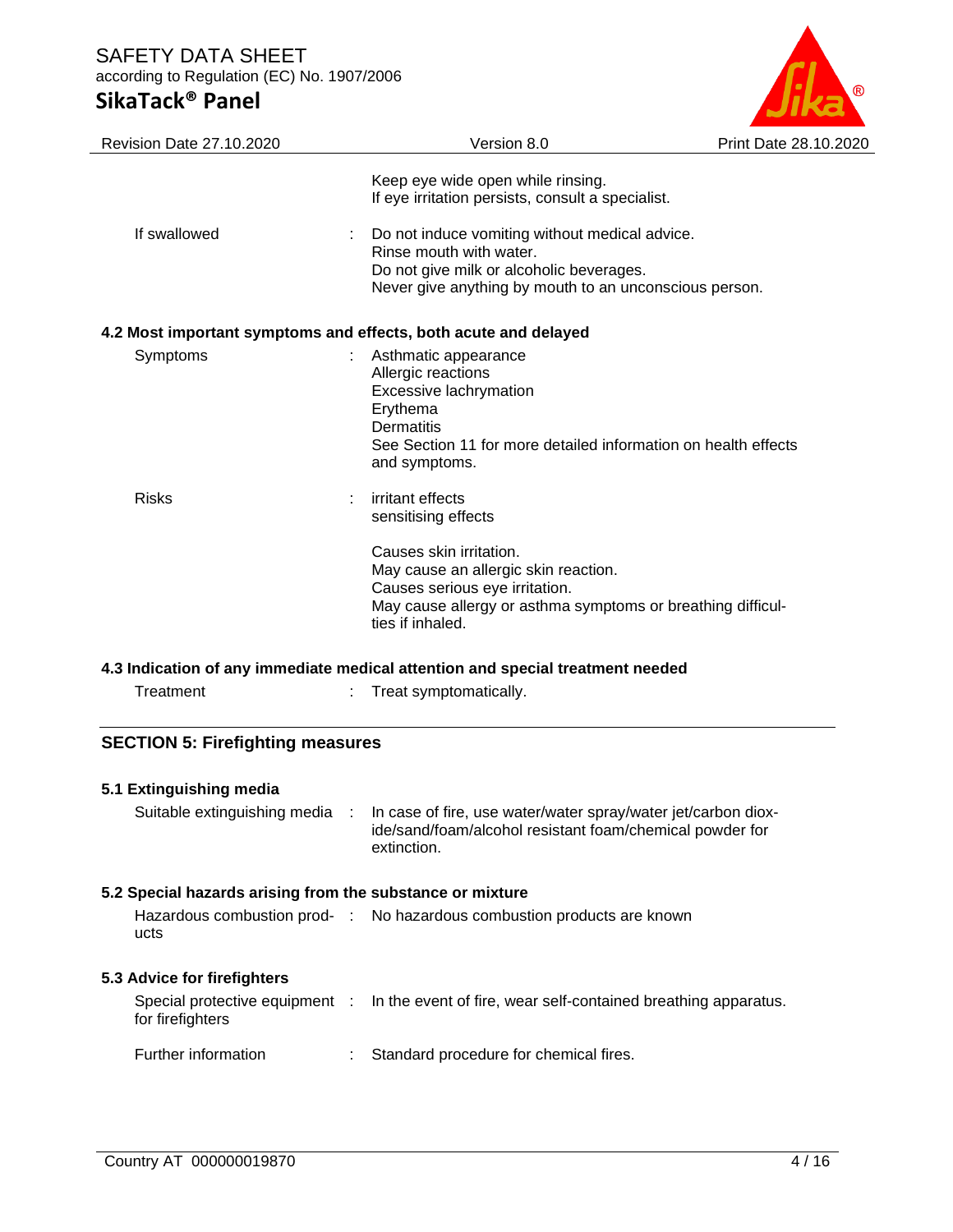

#### **SECTION 6: Accidental release measures**

|                                                          | 6.1 Personal precautions, protective equipment and emergency procedures                                                                                                     |
|----------------------------------------------------------|-----------------------------------------------------------------------------------------------------------------------------------------------------------------------------|
| Personal precautions                                     | : Use personal protective equipment.<br>Deny access to unprotected persons.                                                                                                 |
| <b>6.2 Environmental precautions</b>                     |                                                                                                                                                                             |
| Environmental precautions                                | : Do not flush into surface water or sanitary sewer system.<br>If the product contaminates rivers and lakes or drains inform<br>respective authorities.                     |
| 6.3 Methods and material for containment and cleaning up |                                                                                                                                                                             |
| Methods for cleaning up                                  | $\therefore$ Soak up with inert absorbent material (e.g. sand, silica gel,<br>acid binder, universal binder, sawdust).<br>Keep in suitable, closed containers for disposal. |

#### **6.4 Reference to other sections**

For personal protection see section 8.

### **SECTION 7: Handling and storage**

#### **7.1 Precautions for safe handling**

| Advice on safe handling                                          |               | : Do not breathe vapours or spray mist.<br>Avoid exceeding the given occupational exposure limits (see<br>section 8).<br>Do not get in eyes, on skin, or on clothing.<br>For personal protection see section 8.<br>Persons with a history of skin sensitisation problems or asth-<br>ma, allergies, chronic or recurrent respiratory disease should<br>not be employed in any process in which this mixture is being<br>used.<br>Smoking, eating and drinking should be prohibited in the ap-<br>plication area.<br>Follow standard hygiene measures when handling chemical<br>products |
|------------------------------------------------------------------|---------------|-----------------------------------------------------------------------------------------------------------------------------------------------------------------------------------------------------------------------------------------------------------------------------------------------------------------------------------------------------------------------------------------------------------------------------------------------------------------------------------------------------------------------------------------------------------------------------------------|
| Advice on protection against<br>fire and explosion               | ÷.            | Normal measures for preventive fire protection.                                                                                                                                                                                                                                                                                                                                                                                                                                                                                                                                         |
| Hygiene measures                                                 |               | : Handle in accordance with good industrial hygiene and safety<br>practice. When using do not eat or drink. When using do not<br>smoke. Wash hands before breaks and at the end of workday.                                                                                                                                                                                                                                                                                                                                                                                             |
| 7.2 Conditions for safe storage, including any incompatibilities |               |                                                                                                                                                                                                                                                                                                                                                                                                                                                                                                                                                                                         |
| Requirements for storage<br>areas and containers                 | $\mathcal{L}$ | Keep container tightly closed in a dry and well-ventilated<br>place. Store in accordance with local regulations.                                                                                                                                                                                                                                                                                                                                                                                                                                                                        |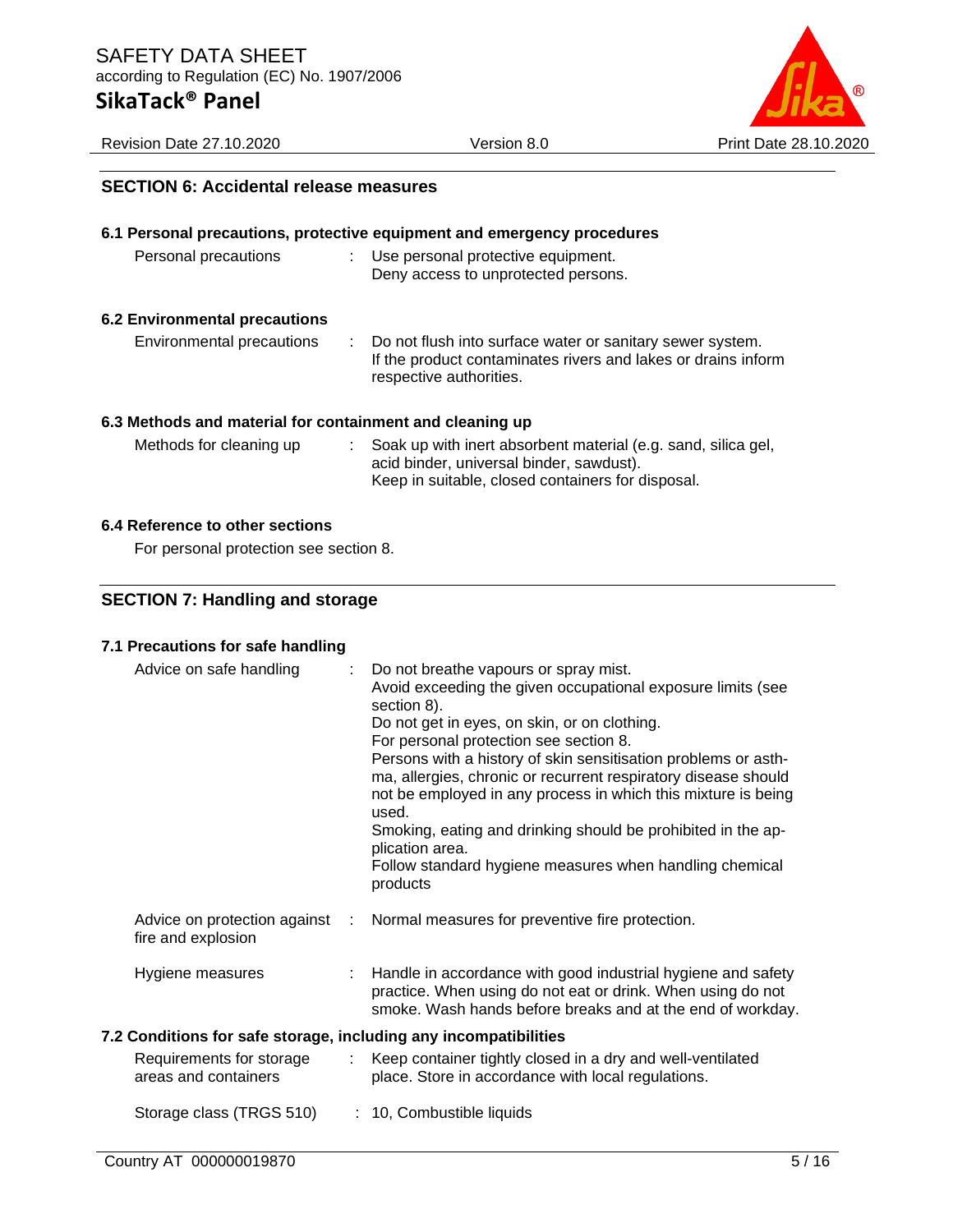

Revision Date 27.10.2020 Version 8.0 Print Date 28.10.2020

Further information on storage stability : No decomposition if stored and applied as directed.

#### **7.3 Specific end use(s)**

#### **SECTION 8: Exposure controls/personal protection**

#### **8.1 Control parameters**

#### **Occupational Exposure Limits**

| Components                          | CAS-No.                      | Value type (Form                                                      | Control parame-              | Basis *     |  |  |  |
|-------------------------------------|------------------------------|-----------------------------------------------------------------------|------------------------------|-------------|--|--|--|
|                                     |                              | of exposure)                                                          | ters*                        |             |  |  |  |
| xylene                              | 1330-20-7                    | <b>TWA</b>                                                            | 50 ppm<br>221 mg/m3          | 2000/39/EC  |  |  |  |
|                                     |                              | Further information: Identifies the possibility of significant uptake |                              |             |  |  |  |
|                                     | through the skin, Indicative |                                                                       |                              |             |  |  |  |
|                                     |                              | <b>STEL</b>                                                           | 100 ppm                      | 2000/39/EC  |  |  |  |
|                                     |                              |                                                                       | 442 mg/m3                    |             |  |  |  |
|                                     |                              | <b>MAK-TMW</b>                                                        | 50 ppm<br>221 mg/m3          | AT OEL      |  |  |  |
|                                     |                              | MAK-KZW                                                               | $100$ ppm<br>442 mg/m3       | AT OEL      |  |  |  |
| calcium oxide                       | 1305-78-8                    | TWA (Respirable<br>fraction)                                          | 1 $mg/m3$                    | 2017/164/EU |  |  |  |
|                                     |                              | Further information: Indicative                                       |                              |             |  |  |  |
|                                     |                              | <b>STEL (Respirable</b>                                               | $4$ mg/m $3$                 | 2017/164/EU |  |  |  |
|                                     |                              | fraction)                                                             |                              |             |  |  |  |
|                                     |                              | MAK-TMW (inhal-                                                       | 1 mg/m3                      | AT OEL      |  |  |  |
|                                     |                              | able fraction)                                                        |                              |             |  |  |  |
|                                     |                              | MAK-KZW (inhal-<br>able fraction)                                     | $4$ mg/m $3$                 | AT OEL      |  |  |  |
| 4,4'-methylenediphenyl diisocyanate | 101-68-8                     | <b>TRK-TMW</b>                                                        | 0,005 ppm<br>$0,05$ mg/m $3$ | AT OEL      |  |  |  |
|                                     |                              | Further information: See Annex III B, Danger of sensitization of      |                              |             |  |  |  |
|                                     |                              | the respiratory system and the skin                                   |                              |             |  |  |  |
|                                     |                              | <b>TRK-KZW</b>                                                        | 0,01 ppm                     | AT OEL      |  |  |  |
|                                     |                              |                                                                       | $0,1$ mg/m $3$               |             |  |  |  |
|                                     |                              | <b>MAK-TMW</b>                                                        | 0,005 ppm                    | AT OEL      |  |  |  |
|                                     |                              |                                                                       | 0,05 mg/m3                   |             |  |  |  |
|                                     |                              | MAK-KZW                                                               | $0,01$ ppm                   | AT OEL      |  |  |  |
|                                     |                              |                                                                       | $0,1$ mg/m $3$               |             |  |  |  |
| 3-isocyanatomethyl-3,5,5-           | 4098-71-9                    | MAK-KZW                                                               | $0,01$ ppm                   | AT OEL      |  |  |  |
| trimethylcyclohexyl isocyanate      |                              |                                                                       | 0,092 mg/m3                  |             |  |  |  |
|                                     |                              | Further information: Danger of sensitization of the respiratory sys-  |                              |             |  |  |  |
|                                     | tem and the skin             |                                                                       |                              |             |  |  |  |
|                                     |                              | MAK-TMW                                                               | $0,005$ ppm<br>0,046 mg/m3   | AT OEL      |  |  |  |
| dibutyltin dichloride               | 683-18-1                     | MAK-TMW (inhal-<br>able fraction)                                     | $0,1$ mg/m3<br>(Tin)         | AT OEL      |  |  |  |
|                                     |                              | Further information: See Annex IV D, Risk of skin absorption          |                              |             |  |  |  |
|                                     |                              | MAK-KZW (inhal-<br>able fraction)                                     | $0,2$ mg/m3<br>(Tin)         | AT OEL      |  |  |  |

\*Values in the table refer to the latest EU-OEL and to the (Grenzwerteverordnung GKV ).

#### **Biological occupational exposure limits**

| Substance name | <sup>1</sup> S-No.<br>.<br>UAJ. | Control parame- | $\cdots$<br>Sampling<br>time | Basis |
|----------------|---------------------------------|-----------------|------------------------------|-------|
|                |                                 | ters            |                              |       |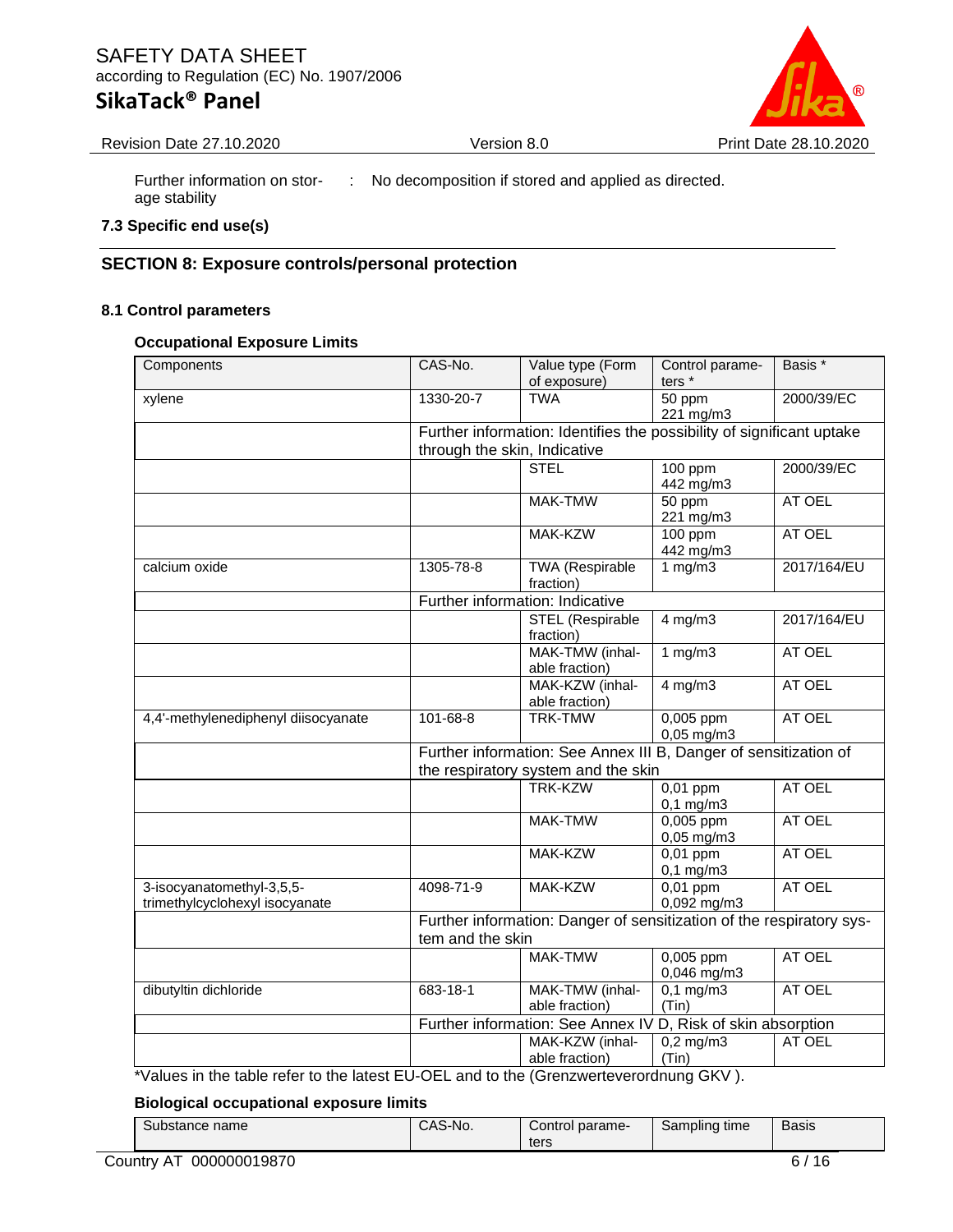

| <b>Revision Date 27.10.2020</b>                             |           | Version 8.0                                                                                       | Print Date 28.10.2020                                                                      |         |
|-------------------------------------------------------------|-----------|---------------------------------------------------------------------------------------------------|--------------------------------------------------------------------------------------------|---------|
| xylene                                                      | 1330-20-7 | Methylhippuric<br>acid: $1,5$ mg/l<br>(Urine)                                                     |                                                                                            | VGÜ     |
|                                                             |           | methyl hippuric<br>acid: $1,5$ g/l<br>(Urine)                                                     | At the end of a<br>work week / at<br>the end of a<br>work day / at the<br>end of a shift   | VGÜ2014 |
|                                                             |           | xylene: 1 mg/l<br>(Blood)                                                                         | End of workday                                                                             | VGÜ2014 |
| 4,4'-methylenediphenyl diisocyanate                         | 101-68-8  | $4,4'$ -<br>diaminodiphenyl-<br>methane (Isocya-<br>nates): $10 \mu g/g$<br>creatinine<br>(Urine) | At the end of a<br>work week / at<br>the end of a<br>work day / at the<br>end of a shift   | VGÜ2014 |
| 3-isocyanatomethyl-3,5,5-<br>trimethylcyclohexyl isocyanate | 4098-71-9 | $4.4' -$<br>diaminodiphenyl-<br>methane (Isocya-<br>nates): $10 \mu g/g$<br>creatinine<br>(Urine) | At the end of a<br>work week / at<br>the end of a<br>work day $/$ at the<br>end of a shift | VGÜ2014 |

#### **Derived No Effect Level (DNEL) according to Regulation (EC) No. 1907/2006:**

| Substance name                                                                                                | End Use        | Exposure routes | Potential health effects      | Value                |
|---------------------------------------------------------------------------------------------------------------|----------------|-----------------|-------------------------------|----------------------|
| Reaction product of<br>Hexamethylene diisocy-<br>anate, oligomers with<br>Mercaptopropyltri-<br>methoxysilane | <b>Workers</b> | Inhalation      | Long-term systemic<br>effects | $1,7 \text{ mg/m}$ 3 |
|                                                                                                               | Workers        | Dermal          | Long-term systemic<br>effects | $4,7$ mg/kg          |
|                                                                                                               | Consumers      | Inhalation      | Long-term systemic<br>effects | $0.3 \text{ mg/m}$   |
|                                                                                                               | Consumers      | Dermal          | Long-term systemic<br>effects | $1,7 \text{ mg/kg}$  |

#### **Predicted No Effect Concentration (PNEC) according to Regulation (EC) No. 1907/2006:**

| Substance name                                                   | <b>Environmental Compartment</b> | Value        |
|------------------------------------------------------------------|----------------------------------|--------------|
| Reaction product of Hexamethylene                                | Fresh water                      | $0,1$ mg/l   |
| diisocyanate, oligomers with Mercap-<br>topropyltrimethoxysilane |                                  |              |
|                                                                  | Intermittent use/release         | 1 $mg/l$     |
|                                                                  | Marine water                     | $0.01$ mg/l  |
|                                                                  | Intermittent use/release         | 1 mg/l       |
|                                                                  | Fresh water sediment             | 23,28 mg/kg  |
|                                                                  | Marine sediment                  | $2,33$ mg/kg |
|                                                                  | Sewage treatment plant           | $100$ mg/l   |
|                                                                  | Soil                             | 4,58 mg/kg   |

#### **8.2 Exposure controls**

#### **Personal protective equipment**

| Eye protection  | : Safety glasses with side-shields conforming to EN166<br>Eye wash bottle with pure water                                                                                                                        |
|-----------------|------------------------------------------------------------------------------------------------------------------------------------------------------------------------------------------------------------------|
| Hand protection | : Chemical-resistant, impervious gloves complying with an ap-<br>proved standard must be worn at all times when handling<br>chemical products. Reference number EN 374. Follow manu-<br>facturer specifications. |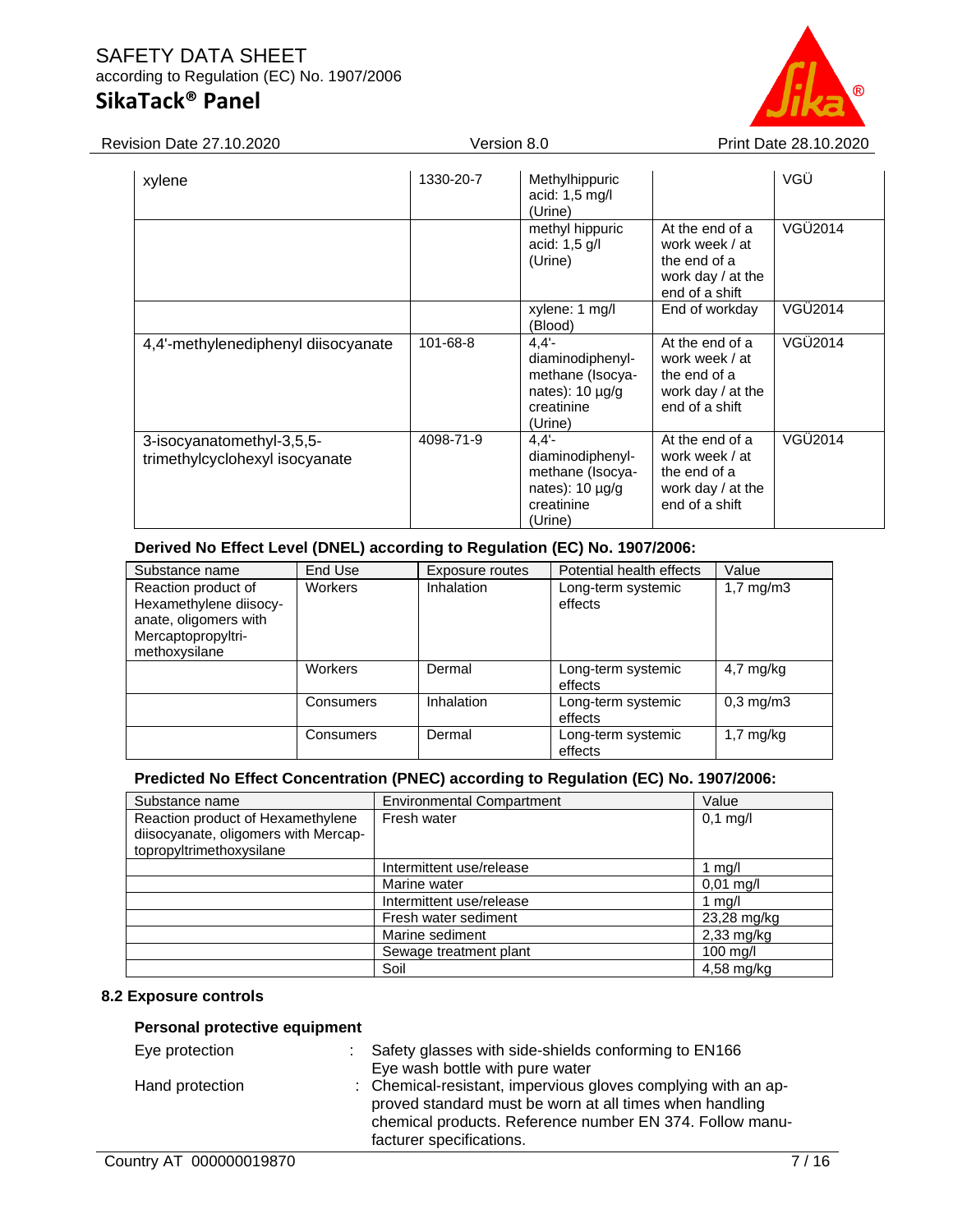

| <b>Revision Date 27.10.2020</b>        | Version 8.0                                                                                                                                                                                                                                                                                                                                                                                                                                                                                                                                                                                                                                                                                                                                                                                                                                                                                                | Print Date 28.10.2020 |
|----------------------------------------|------------------------------------------------------------------------------------------------------------------------------------------------------------------------------------------------------------------------------------------------------------------------------------------------------------------------------------------------------------------------------------------------------------------------------------------------------------------------------------------------------------------------------------------------------------------------------------------------------------------------------------------------------------------------------------------------------------------------------------------------------------------------------------------------------------------------------------------------------------------------------------------------------------|-----------------------|
|                                        | Suitable for short time use or protection against splashes:<br>Butyl rubber/nitrile rubber gloves (> 0,1 mm)<br>Contaminated gloves should be removed.<br>Suitable for permanent exposure:<br>Viton gloves (0.4 mm),<br>breakthrough time > 30 min.                                                                                                                                                                                                                                                                                                                                                                                                                                                                                                                                                                                                                                                        |                       |
| Skin and body protection               | Protective clothing (e.g. Safety shoes acc. to EN ISO 20345,<br>long-sleeved working clothing, long trousers). Rubber aprons<br>and protective boots are additionaly recommended for mixing<br>and stirring work.                                                                                                                                                                                                                                                                                                                                                                                                                                                                                                                                                                                                                                                                                          |                       |
| Respiratory protection                 | In case of inadequate ventilation wear respiratory protection.<br>Respirator selection must be based on known or anticipated<br>exposure levels, the hazards of the product and the safe work-<br>ing limits of the selected respirator.<br>Use a properly fitted NIOSH approved air-purifying or air-fed<br>respirator complying with an approved standard if a risk as-<br>sessment indicates this is necessary.<br>organic vapor filter (Type A)<br>A1: < 1000 ppm; A2: < 5000 ppm; A3: < 10000 ppm<br>Ensure adequate ventilation. This can be achieved by local<br>exhaust extraction or by general ventilation. (EN 689 - Meth-<br>ods for determining inhalation exposure). This applies in par-<br>ticular to the mixing / stirring area. In case this is not sufficent<br>to keep the concentrations under the occupational exposure<br>limits then respiration protection measures must be used. |                       |
| <b>Environmental exposure controls</b> |                                                                                                                                                                                                                                                                                                                                                                                                                                                                                                                                                                                                                                                                                                                                                                                                                                                                                                            |                       |
| General advice                         | : Do not flush into surface water or sanitary sewer system.<br>If the product contaminates rivers and lakes or drains inform                                                                                                                                                                                                                                                                                                                                                                                                                                                                                                                                                                                                                                                                                                                                                                               |                       |

respective authorities.

### **SECTION 9: Physical and chemical properties**

#### **9.1 Information on basic physical and chemical properties**

| Appearance<br>Colour<br>Odour<br>Odour Threshold   | ÷<br>t | paste<br>beige<br>characteristic<br>No data available |
|----------------------------------------------------|--------|-------------------------------------------------------|
| рH                                                 | t.     | No data available                                     |
| Melting point/range / Freezing : No data available |        |                                                       |
| point<br>Boiling point/boiling range               | t.     | No data available                                     |
| Flash point                                        |        | ca. 80 $^{\circ}$ C<br>Method: closed cup             |
| Evaporation rate                                   | t.     | No data available                                     |
| Flammability (solid, gas)                          | t in   | No data available                                     |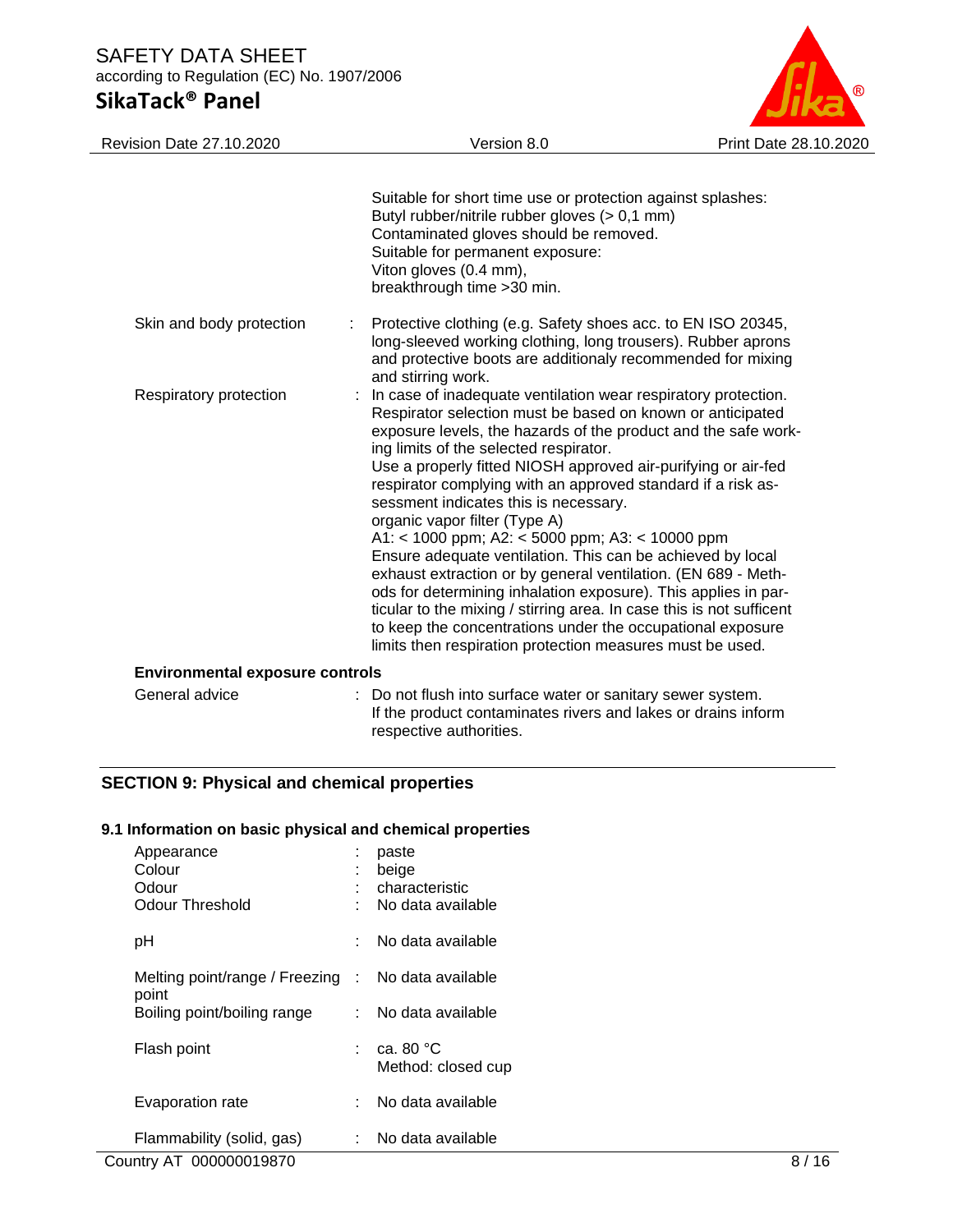

| Revision Date 27.10.2020                            |               | Version 8.0            | Print Date 28.10.2020 |
|-----------------------------------------------------|---------------|------------------------|-----------------------|
|                                                     |               |                        |                       |
| Upper explosion limit / Upper<br>flammability limit | $\sim 100$    | No data available      |                       |
| Lower explosion limit / Lower<br>flammability limit | $\mathcal{L}$ | No data available      |                       |
| Vapour pressure                                     | ÷.            | $0,01$ hPa             |                       |
| Relative vapour density                             |               | No data available      |                       |
| Density                                             | ÷.            | ca. 1,15 g/cm3 (20 °C) |                       |
| Solubility(ies)                                     |               |                        |                       |
| Water solubility                                    |               | insoluble              |                       |
| Solubility in other solvents :                      |               | No data available      |                       |
| Partition coefficient: n-<br>octanol/water          |               | No data available      |                       |
| Auto-ignition temperature                           | ÷             | No data available      |                       |
| Decomposition temperature                           | ÷             | No data available      |                       |
| Viscosity                                           |               |                        |                       |
| Viscosity, dynamic                                  |               | No data available      |                       |
| Viscosity, kinematic                                | ÷             | $>$ 20,5 mm2/s (40 °C) |                       |
| <b>Explosive properties</b>                         |               | No data available      |                       |
| Oxidizing properties                                | ÷             | No data available      |                       |
| 9.2 Other information                               |               |                        |                       |

No data available

#### **SECTION 10: Stability and reactivity**

#### **10.1 Reactivity**

No dangerous reaction known under conditions of normal use.

#### **10.2 Chemical stability**

The product is chemically stable.

#### **10.3 Possibility of hazardous reactions**

Hazardous reactions : No hazards to be specially mentioned.

#### **10.4 Conditions to avoid**

Conditions to avoid : Avoid moisture.

#### **10.5 Incompatible materials**

| Materials to avoid      | No data available |  |
|-------------------------|-------------------|--|
| Country AT 000000019870 |                   |  |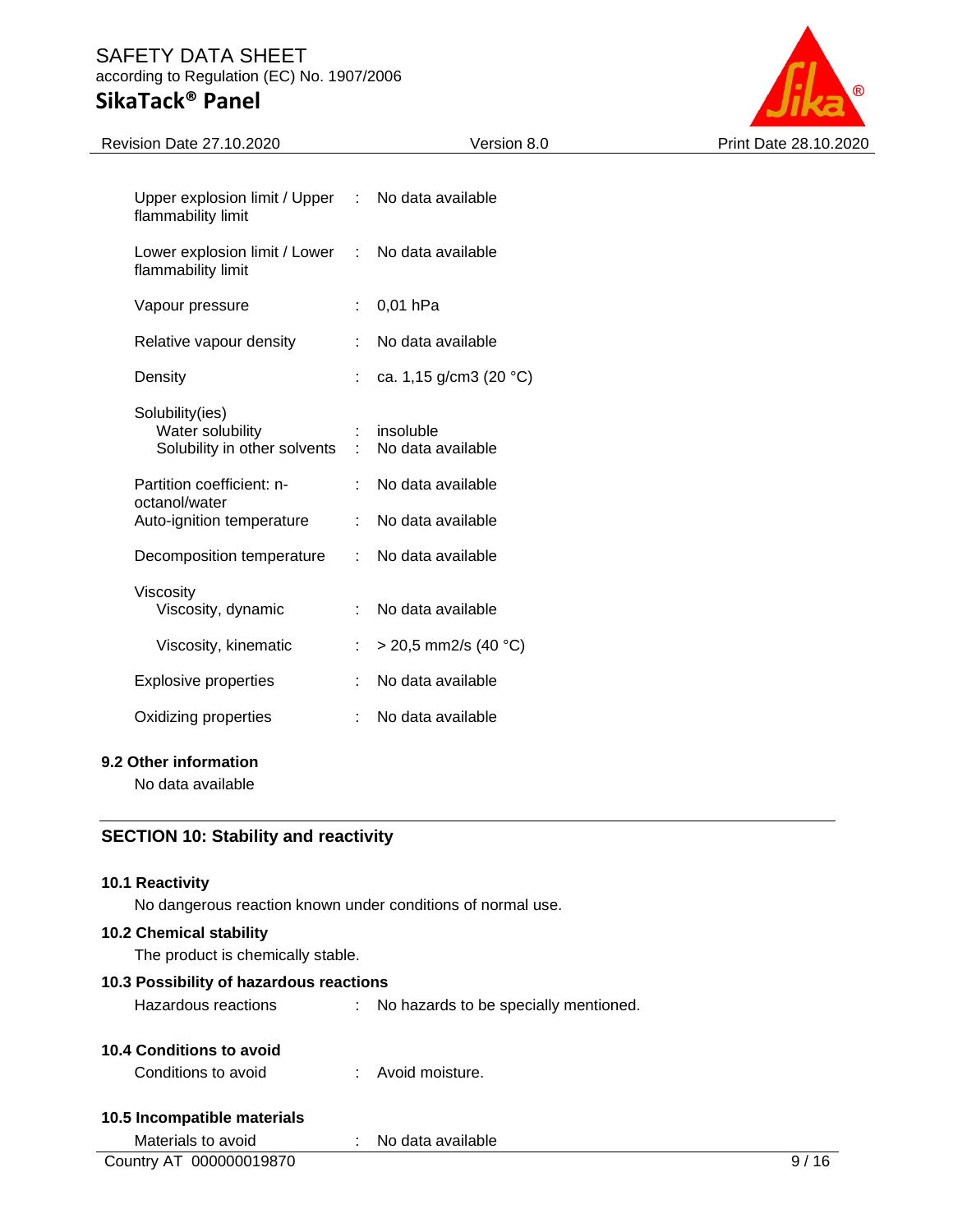

Revision Date 27.10.2020 Version 8.0 Print Date 28.10.2020

#### **10.6 Hazardous decomposition products**

No decomposition if stored and applied as directed.

#### **SECTION 11: Toxicological information**

#### **11.1 Information on toxicological effects**

#### **Acute toxicity**

Not classified based on available information.

# **Components:**

| <b>I</b> xylene:                                            |                       |                                                                                             |
|-------------------------------------------------------------|-----------------------|---------------------------------------------------------------------------------------------|
| Acute oral toxicity                                         |                       | : LD50 Oral (Rat): 3.523 mg/kg                                                              |
| Acute dermal toxicity                                       |                       | : LD50 Dermal (Rabbit): $1.700$ mg/kg                                                       |
| 4,4'-methylenediphenyl diisocyanate:                        |                       |                                                                                             |
| Acute inhalation toxicity                                   | $\mathbb{Z}^{\times}$ | Acute toxicity estimate: 1,5 mg/l<br>Test atmosphere: dust/mist<br>Method: Expert judgement |
| ysilane:                                                    |                       | Reaction product of Hexamethylene diisocyanate, oligomers with Mercaptopropyltrimethox-     |
| Acute oral toxicity                                         |                       | : LD50 Oral (Rat): > 2.000 mg/kg<br>Method: OECD Test Guideline 423                         |
| Acute dermal toxicity                                       |                       | : LD50 Dermal $(Rat):$ > 2.000 mg/kg<br>Method: OECD Test Guideline 402                     |
| 3-isocyanatomethyl-3,5,5-trimethylcyclohexyl isocyanate:    |                       |                                                                                             |
| Acute oral toxicity                                         |                       | : LD50 Oral (Rat): 4.814 mg/kg                                                              |
| Acute inhalation toxicity                                   |                       | : $LC50$ (Rat): 0,031 mg/l<br>Exposure time: 4 h<br>Test atmosphere: dust/mist              |
| Acute dermal toxicity                                       |                       | : LD50 Dermal $(Rat):$ > 7.000 mg/kg                                                        |
| dibutyltin dichloride:                                      |                       |                                                                                             |
| Acute oral toxicity                                         |                       | : LD50 Oral (Rat): 219 mg/kg                                                                |
| <b>Skin corrosion/irritation</b><br>Causes skin irritation. |                       |                                                                                             |
| Serious eye damage/eye irritation                           |                       |                                                                                             |

Causes serious eye irritation.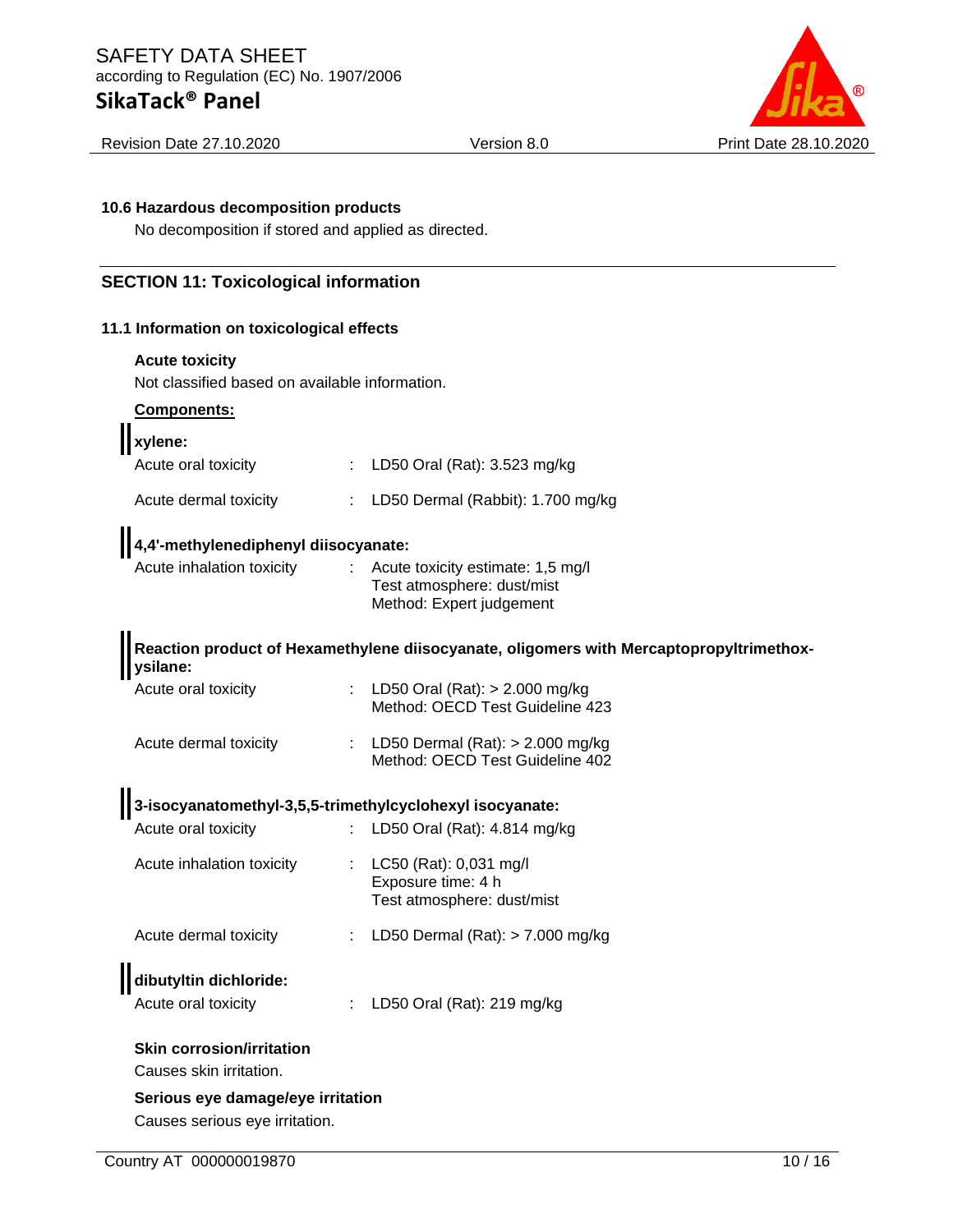

#### **Respiratory or skin sensitisation**

#### **Skin sensitisation**

May cause an allergic skin reaction.

#### **Respiratory sensitisation**

May cause allergy or asthma symptoms or breathing difficulties if inhaled.

#### **Germ cell mutagenicity**

Not classified based on available information.

#### **Carcinogenicity**

Not classified based on available information.

#### **Reproductive toxicity**

Not classified based on available information.

#### **STOT - single exposure**

Not classified based on available information.

## **STOT - repeated exposure**

Not classified based on available information.

#### **Aspiration toxicity**

Not classified based on available information.

#### **SECTION 12: Ecological information**

#### **12.1 Toxicity**

#### **Components:**

Urea,N,N''-(methylenedi-4,1-phenylene)bis[N'-butyl-**:**

| Toxicity to fish                                                                               |  | LC50 (Brachydanio rerio (zebrafish)): > 250 mg/l<br>Exposure time: 96 h                                                                 |  |
|------------------------------------------------------------------------------------------------|--|-----------------------------------------------------------------------------------------------------------------------------------------|--|
| Toxicity to daphnia and other :<br>aquatic invertebrates                                       |  | EC50 (Daphnia magna (Water flea)): > 100 mg/l<br>Exposure time: 48 h                                                                    |  |
| Toxicity to algae                                                                              |  | : EC50 (Raphidocelis subcapitata (freshwater green alga)): ><br>100 mg/l<br>Exposure time: 72 h                                         |  |
| Reaction product of Hexamethylene diisocyanate, oligomers with Mercaptopropyltrimethoxysilane: |  |                                                                                                                                         |  |
| Toxicity to fish                                                                               |  | LC50 (Brachydanio rerio (zebrafish)): > 100 mg/l<br>Exposure time: 96 h<br>Method: OECD Test Guideline 203                              |  |
| aquatic invertebrates                                                                          |  | Toxicity to daphnia and other : EC50 (Daphnia magna (Water flea)): > 100 mg/l<br>Exposure time: 48 h<br>Method: OECD Test Guideline 202 |  |
| Toxicity to algae                                                                              |  | EC50 (Pseudokirchneriella subcapitata (algae)): > 100 mg/l<br>Exposure time: 72 h                                                       |  |
| Country AT 000000019870                                                                        |  | 11/16                                                                                                                                   |  |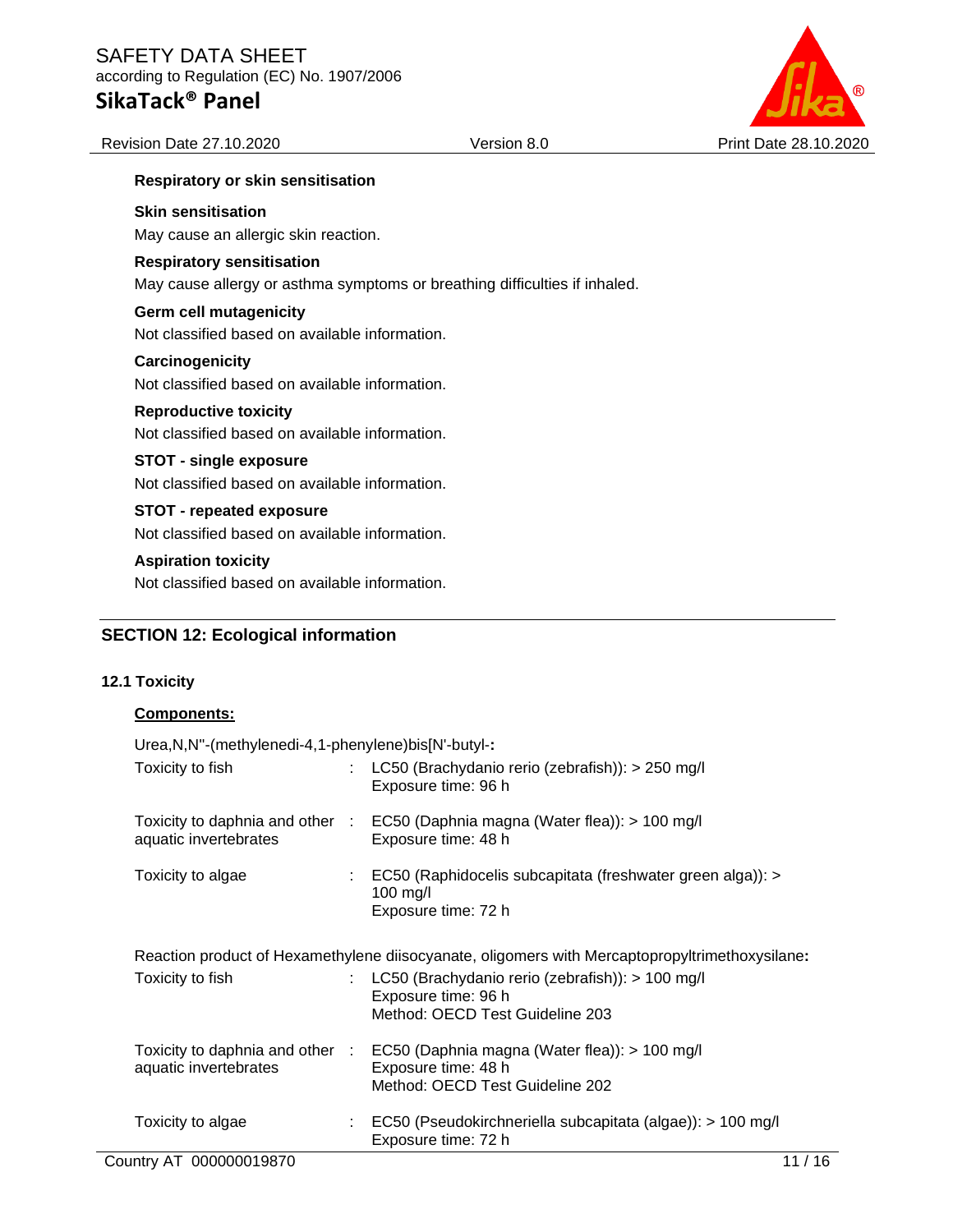

| <b>Revision Date 27.10.2020</b>                          | Version 8.0                                                                                                                                                                                                                                                                                                                                                                                                                                                                                                                                         | Print Date 28.10.2020 |
|----------------------------------------------------------|-----------------------------------------------------------------------------------------------------------------------------------------------------------------------------------------------------------------------------------------------------------------------------------------------------------------------------------------------------------------------------------------------------------------------------------------------------------------------------------------------------------------------------------------------------|-----------------------|
|                                                          | Method: OECD Test Guideline 201                                                                                                                                                                                                                                                                                                                                                                                                                                                                                                                     |                       |
| dibutyltin dichloride:                                   |                                                                                                                                                                                                                                                                                                                                                                                                                                                                                                                                                     |                       |
| Toxicity to daphnia and other :<br>aquatic invertebrates | EC50 (Daphnia (water flea)): 1,4 mg/l<br>Exposure time: 48 h                                                                                                                                                                                                                                                                                                                                                                                                                                                                                        |                       |
| M-Factor (Acute aquatic tox-<br>icity)                   | 10                                                                                                                                                                                                                                                                                                                                                                                                                                                                                                                                                  |                       |
| M-Factor (Chronic aquatic<br>toxicity)                   | 10                                                                                                                                                                                                                                                                                                                                                                                                                                                                                                                                                  |                       |
| 12.2 Persistence and degradability<br>No data available  |                                                                                                                                                                                                                                                                                                                                                                                                                                                                                                                                                     |                       |
| 12.3 Bioaccumulative potential<br>No data available      |                                                                                                                                                                                                                                                                                                                                                                                                                                                                                                                                                     |                       |
| 12.4 Mobility in soil<br>No data available               |                                                                                                                                                                                                                                                                                                                                                                                                                                                                                                                                                     |                       |
| 12.5 Results of PBT and vPvB assessment                  |                                                                                                                                                                                                                                                                                                                                                                                                                                                                                                                                                     |                       |
| Product:                                                 |                                                                                                                                                                                                                                                                                                                                                                                                                                                                                                                                                     |                       |
| Assessment                                               | This substance/mixture contains no components considered<br>to be either persistent, bioaccumulative and toxic (PBT), or<br>very persistent and very bioaccumulative (vPvB) at levels of<br>0.1% or higher                                                                                                                                                                                                                                                                                                                                          |                       |
| 12.6 Other adverse effects                               |                                                                                                                                                                                                                                                                                                                                                                                                                                                                                                                                                     |                       |
| Product:                                                 |                                                                                                                                                                                                                                                                                                                                                                                                                                                                                                                                                     |                       |
| Additional ecological infor-<br>mation                   | : There is no data available for this product.                                                                                                                                                                                                                                                                                                                                                                                                                                                                                                      |                       |
| <b>SECTION 13: Disposal considerations</b>               |                                                                                                                                                                                                                                                                                                                                                                                                                                                                                                                                                     |                       |
| 13.1 Waste treatment methods                             |                                                                                                                                                                                                                                                                                                                                                                                                                                                                                                                                                     |                       |
| Product<br>÷                                             | The generation of waste should be avoided or minimized<br>wherever possible.<br>Empty containers or liners may retain some product residues.<br>This material and its container must be disposed of in a safe<br>way.<br>Dispose of surplus and non-recyclable products via a licensed<br>waste disposal contractor.<br>Disposal of this product, solutions and any by-products should<br>at all times comply with the requirements of environmental<br>protection and waste disposal legislation and any regional<br>local authority requirements. |                       |
|                                                          | Avoid disparatel of spilled material and rupoff and contact with                                                                                                                                                                                                                                                                                                                                                                                                                                                                                    |                       |

Avoid dispersal of spilled material and runoff and contact with soil, waterways, drains and sewers.

Austria - Waste catalogue : 55907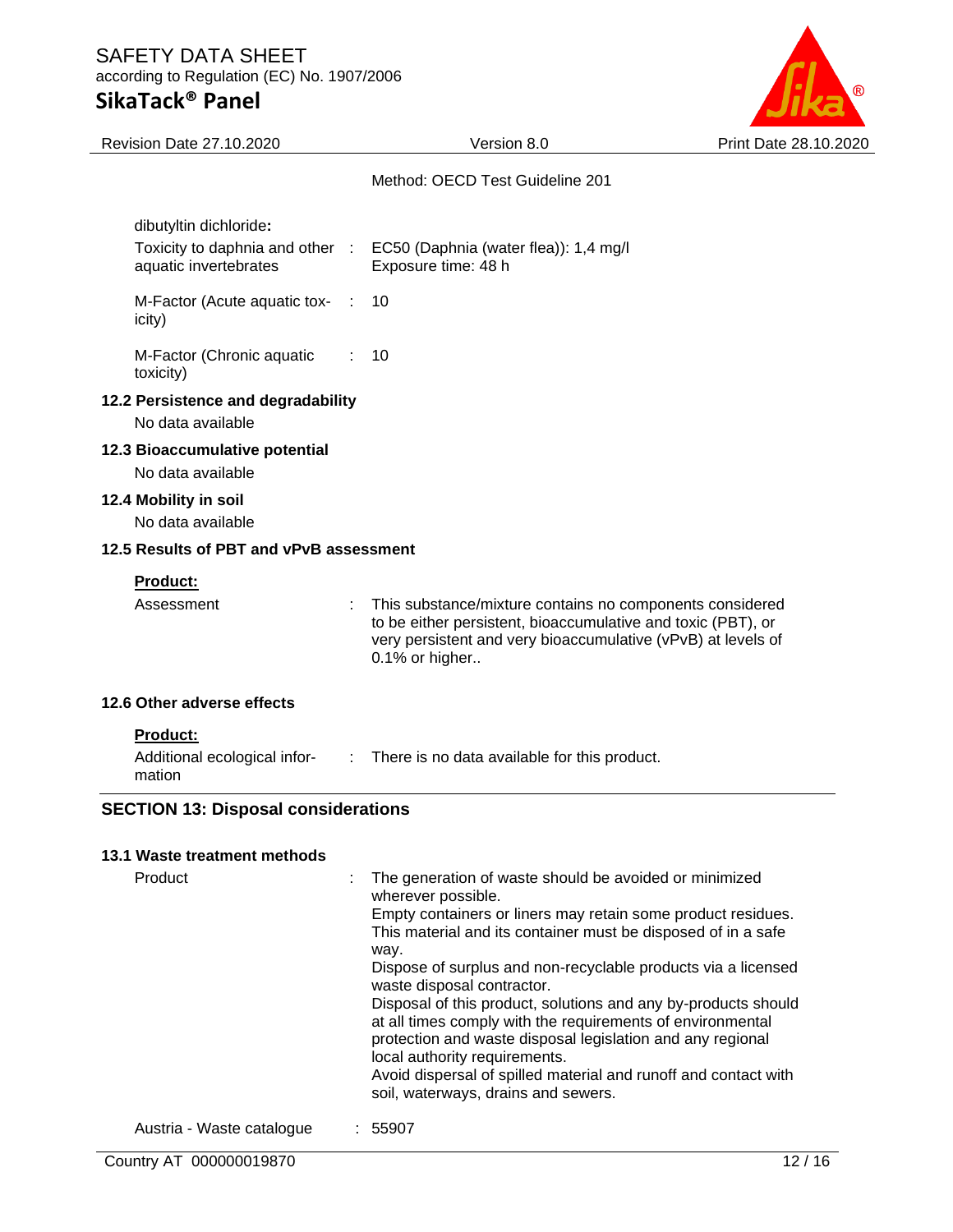

| <b>Revision Date 27.10.2020</b> | Version 8.0                                                                                                                                                                                                                       | Print Date 28.10.2020 |
|---------------------------------|-----------------------------------------------------------------------------------------------------------------------------------------------------------------------------------------------------------------------------------|-----------------------|
| Contaminated packaging          | Completely emptied packagings can be given for recycling.<br>Packaging containing remains of dangerous substances, as<br>well as packagings disposed of remains can be unharmed<br>eliminated in accordance with the regulations. |                       |
|                                 | 15 01 10* packaging containing residues of or contaminated<br>by dangerous substances                                                                                                                                             |                       |

#### **SECTION 14: Transport information**

#### **14.1 UN number**

Not regulated as a dangerous good

#### **14.2 UN proper shipping name**

Not regulated as a dangerous good

#### **14.3 Transport hazard class(es)**

Not regulated as a dangerous good

#### **14.4 Packing group**

Not regulated as a dangerous good

### **14.5 Environmental hazards**

Not regulated as a dangerous good

## **14.6 Special precautions for user**

Not applicable

#### **14.7 Transport in bulk according to Annex II of Marpol and the IBC Code** Not applicable for product as supplied.

# **SECTION 15: Regulatory information**

#### **15.1 Safety, health and environmental regulations/legislation specific for the substance or mixture**

| REACH - Restrictions on the manufacture, placing on<br>the market and use of certain dangerous substances,<br>preparations and articles (Annex XVII)                                                                                                  | Conditions of restriction for the fol-<br>lowing entries should be considered:<br>Number on list 3                                                              |
|-------------------------------------------------------------------------------------------------------------------------------------------------------------------------------------------------------------------------------------------------------|-----------------------------------------------------------------------------------------------------------------------------------------------------------------|
|                                                                                                                                                                                                                                                       | 1,2-Benzenedicarboxylic acid, di-C9-<br>11-branched alkyl esters, C10-rich<br>(Number on list 52)<br>4,4'-methylenediphenyl diisocyanate<br>(Number on list 56) |
| International Chemical Weapons Convention (CWC)<br>Schedules of Toxic Chemicals and Precursors<br>REACH - Candidate List of Substances of Very High<br>Concern for Authorisation (Article 59).<br>REACH - List of substances subject to authorisation | Not applicable<br>None of the components are listed<br>$(=>0.1\%).$<br>Not applicable                                                                           |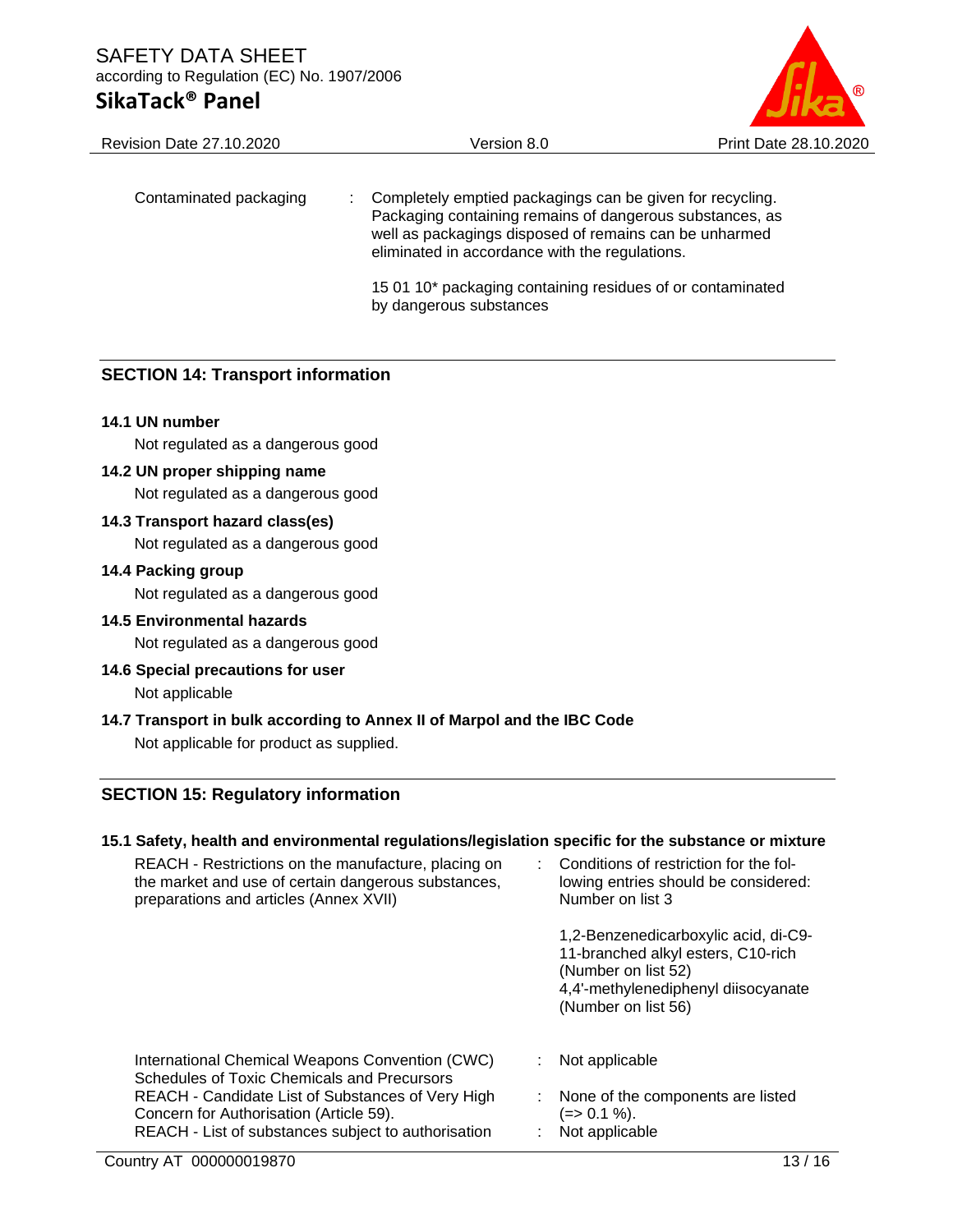

| <b>Revision Date 27.10.2020</b>                                                                                                                              | Version 8.0                                                                                                                                                                                                 |                       | Print Date 28.10.2020 |
|--------------------------------------------------------------------------------------------------------------------------------------------------------------|-------------------------------------------------------------------------------------------------------------------------------------------------------------------------------------------------------------|-----------------------|-----------------------|
| (Annex XIV)<br>Regulation (EC) No 1005/2009 on substances that de-                                                                                           |                                                                                                                                                                                                             | Not applicable        |                       |
| plete the ozone layer<br>Regulation (EU) 2019/1021 on persistent organic pollu-<br>tants (recast)                                                            |                                                                                                                                                                                                             | Not applicable        |                       |
| Regulation (EC) No 649/2012 of the European Parlia-<br>ment and the Council concerning the export and import<br>of dangerous chemicals                       |                                                                                                                                                                                                             | dibutyltin dichloride |                       |
| <b>REACH Information:</b>                                                                                                                                    | All substances contained in our Products are<br>- registered by our upstream suppliers, and/or<br>- registered by us, and/or<br>- excluded from the regulation, and/or<br>- exempted from the registration. |                       |                       |
| Risk classification according<br>to VbF                                                                                                                      | Exemption: Not regulated VBF AT, for paragraph 3, 3.<br>$\mathcal{L}_{\mathrm{max}}$                                                                                                                        |                       |                       |
| Seveso III: Directive 2012/18/EU of the European Parliament and of the Council on the control of ma-<br>jor-accident hazards involving dangerous substances. | Not applicable                                                                                                                                                                                              |                       |                       |
| Water contaminating class<br>Germany)                                                                                                                        | WGK 2 obviously hazardous to water<br>Classification according to AwSV, Annex 1 (5.2)                                                                                                                       |                       |                       |
| Volatile organic compounds                                                                                                                                   | ÷<br>Law on the incentive tax for volatile organic compounds<br>(VOCV)<br>Volatile organic compounds (VOC) content: 3,11 %                                                                                  |                       |                       |
|                                                                                                                                                              | Directive 2010/75/EU of 24 November 2010 on industrial<br>emissions (integrated pollution prevention and control)<br>Volatile organic compounds (VOC) content: 3,11 %                                       |                       |                       |
| <b>GISCODE</b>                                                                                                                                               | <b>PU 50</b>                                                                                                                                                                                                |                       |                       |

#### **15.2 Chemical safety assessment**

No Chemical Safety Assessment has been carried out for this mixture by the supplier.

#### **SECTION 16: Other information**

| H <sub>226</sub>  | Flammable liquid and vapour.<br>t.            |
|-------------------|-----------------------------------------------|
| H <sub>301</sub>  | Toxic if swallowed.                           |
| H <sub>304</sub>  | May be fatal if swallowed and enters airways. |
| H312              | Harmful in contact with skin.                 |
| H <sub>3</sub> 14 | : Causes severe skin burns and eye damage.    |
| H <sub>3</sub> 15 | : Causes skin irritation.                     |
| H317              | May cause an allergic skin reaction.          |
| H318              | : Causes serious eye damage.                  |
| H <sub>3</sub> 19 | Causes serious eye irritation.                |
| H <sub>330</sub>  | Fatal if inhaled.<br>÷.                       |
|                   |                                               |

## **Full text of H-Statements**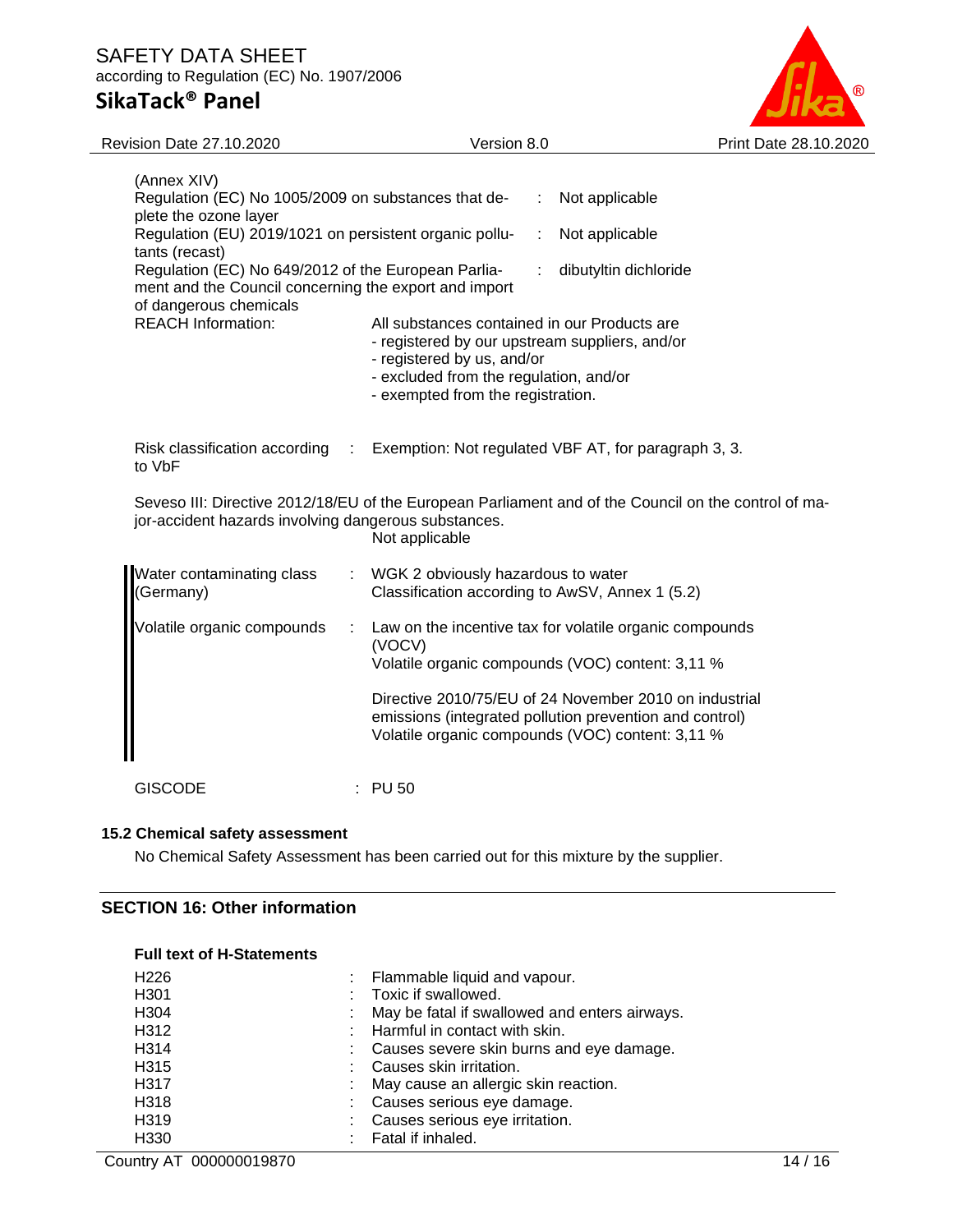# $^{\circ}$

| Revision Date 27.10.2020         | Version 8.0                                                                      | Print Date 28.10.2020 |
|----------------------------------|----------------------------------------------------------------------------------|-----------------------|
|                                  |                                                                                  |                       |
| H332                             | Harmful if inhaled.                                                              |                       |
| H334                             | May cause allergy or asthma symptoms or breathing difficul-<br>ties if inhaled.  |                       |
| H335                             | May cause respiratory irritation.                                                |                       |
| H341                             | Suspected of causing genetic defects.                                            |                       |
| H351                             | Suspected of causing cancer.                                                     |                       |
| <b>H360FD</b>                    | May damage fertility. May damage the unborn child.                               |                       |
| H370                             | Causes damage to organs.                                                         |                       |
| H372                             | Causes damage to organs through prolonged or repeated                            |                       |
|                                  | exposure.                                                                        |                       |
| H373                             | May cause damage to organs through prolonged or repeated<br>exposure if inhaled. |                       |
| H373                             | May cause damage to organs through prolonged or repeated                         |                       |
|                                  | exposure.                                                                        |                       |
| H400                             |                                                                                  |                       |
| H410                             | Very toxic to aquatic life.                                                      |                       |
|                                  | Very toxic to aquatic life with long lasting effects.                            |                       |
| H411                             | Toxic to aquatic life with long lasting effects.                                 |                       |
| H413                             | May cause long lasting harmful effects to aquatic life.                          |                       |
| Full text of other abbreviations |                                                                                  |                       |
| Acute Tox.                       | Acute toxicity                                                                   |                       |
| Aquatic Acute                    | Short-term (acute) aquatic hazard                                                |                       |
| Aquatic Chronic                  | Long-term (chronic) aquatic hazard                                               |                       |
| Asp. Tox.                        | Aspiration hazard                                                                |                       |
| Carc.                            | Carcinogenicity                                                                  |                       |
| Eye Dam.                         | Serious eye damage                                                               |                       |
| Eye Irrit.                       | Eye irritation                                                                   |                       |
| Flam. Liq.                       | Flammable liquids                                                                |                       |
| Muta.                            | Germ cell mutagenicity                                                           |                       |
| Repr.                            | Reproductive toxicity                                                            |                       |
| Resp. Sens.                      | Respiratory sensitisation                                                        |                       |
| Skin Corr.                       | Skin corrosion                                                                   |                       |
| Skin Irrit.                      | Skin irritation                                                                  |                       |
| Skin Sens.                       | Skin sensitisation                                                               |                       |
| <b>STOT RE</b>                   | Specific target organ toxicity - repeated exposure                               |                       |
| STOT SE                          | Specific target organ toxicity - single exposure                                 |                       |
|                                  |                                                                                  |                       |
| 2000/39/EC                       | Europe. Commission Directive 2000/39/EC establishing a first                     |                       |
|                                  | list of indicative occupational exposure limit values                            |                       |
| 2017/164/EU                      | Europe. Commission Directive 2017/164/EU establishing a                          |                       |
|                                  | fourth list of indicative occupational exposure limit values                     |                       |
| AT OEL                           | Austria. Limit values regulation - Annex I: Substance list                       |                       |
| VGÜ                              | Austria. Biological limit values, VGÜ ASchG § 49 -                               |                       |
| VGÜ2014                          | Austria. Regulation on health surveillance in the workplace<br>2014              |                       |
| 2000/39/EC / TWA                 | Limit Value - eight hours                                                        |                       |
| 2000/39/EC / STEL                | Short term exposure limit                                                        |                       |
| 2017/164/EU / STEL               | Short term exposure limit                                                        |                       |
| 2017/164/EU / TWA                | Limit Value - eight hours                                                        |                       |
| AT OEL / MAK-TMW                 | <b>Time Weighted Average</b>                                                     |                       |
| AT OEL / MAK-KZW                 | Short Term Exposure Limit                                                        |                       |
| AT OEL / TRK-TMW                 | <b>Time Weighted Average</b>                                                     |                       |
| AT OEL / TRK-KZW                 | Short Term Exposure Limit                                                        |                       |
| <b>ADR</b>                       | European Agreement concerning the International Carriage of                      |                       |
|                                  | Dangerous Goods by Road                                                          |                       |
| CAS                              | <b>Chemical Abstracts Service</b>                                                |                       |